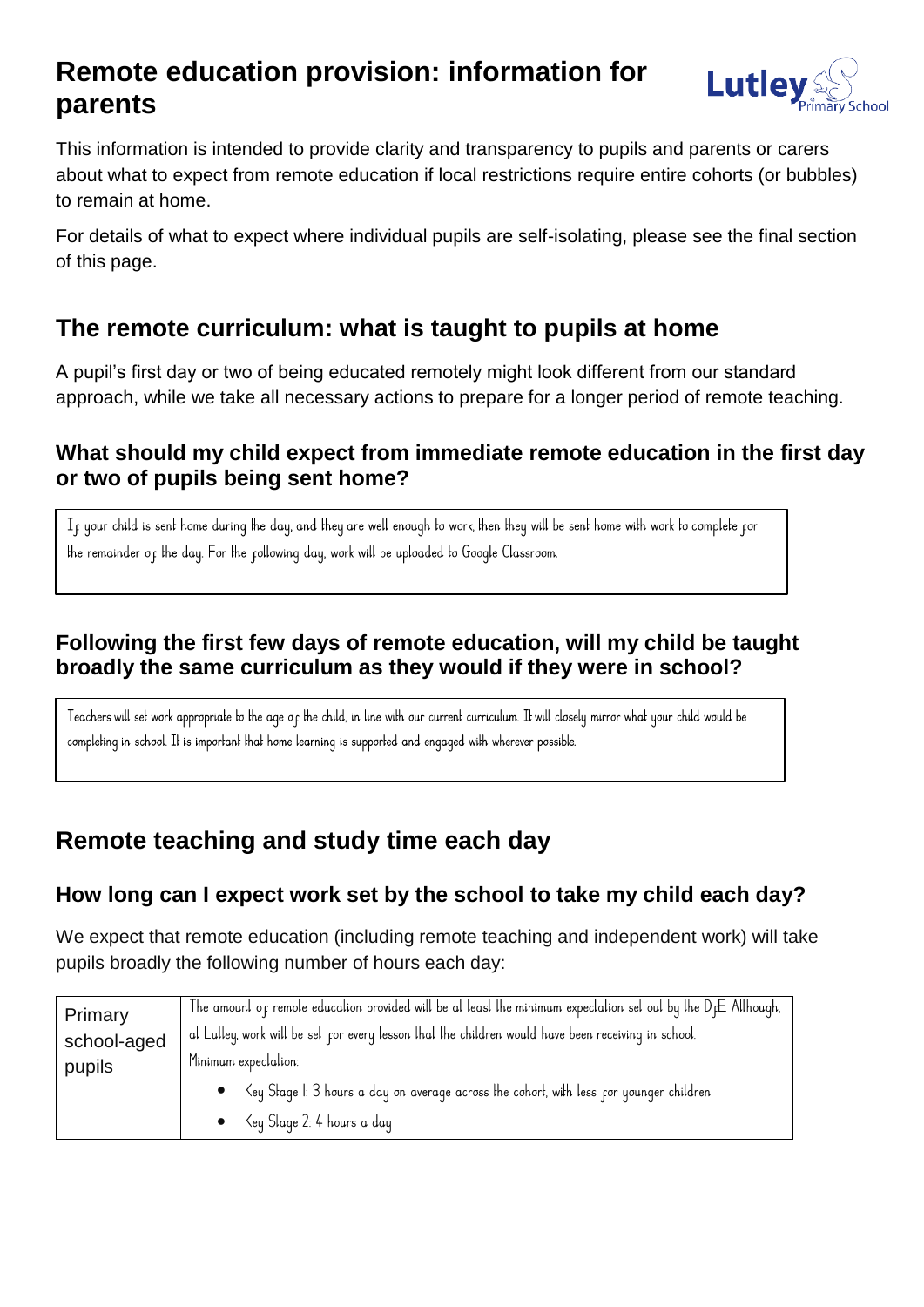# **Accessing remote education**

## **How will my child access any online remote education you are providing?**

#### Google Classroom.

We will also direct children to enqaqe in online plat rorms such as: Century, Numbots, Times Table Rock Stars, Espresso, MyOn (readinq), Renaissance Accelerated Reader, Power Maths, Buq Club, RM Unify, Tapestry, Online Biq Cat Reading Scheme.

## **If my child does not have digital or online access at home, how will you support them to access remote education?**

We recognise that some pupils may not have suitable online access at home. We take the following approaches to support those pupils to access remote education:

- $\bullet$ We will issue or lend laptops or tablets to pupils. These can be accessed by emailing our school office via info@luttley.dudley.sch.uk
- $\bullet$ Pupils will be allocated a Google Chromebook, which they are ramiliar with. The school can provide mobile date ror up to 90 days in the form of a SIM card for any families without internet access (while stock lasts).
- $\bullet$ Workbooks are provided for all pupils, as well as online materials via Google Classroom.
- $\bullet$ Pupils can submit work in a variety of ways: via Google Classroom, email, physically returning the work to school.

## **How will my child be taught remotely?**

### We use a combination of the following approaches to teach pupils remotely:

#### Learning approaches are delermined on a case by case basis:

- .<br>An individual (and lheir siblings) is / are absent because lhey are awaiting lest resulls and lhe household is required to self-isolate.  $\mathbf{I}$
- $2<sup>1</sup>$ An individual is sel p-isolating because of a positive test within the household;
- $3.$ A group of Pupils are self-isolating because of a case of coronavirus in the bubble;
- A whole bubble or cohort is self-isolating because of an outbreak of coronavirus.  $\frac{1}{2}$
- $5<sup>1</sup>$ Whole school closure for national lockdown - for more information on the provision during a national school closure, please see the school website. www.lutleu.dudleu.sch.uk/remote-home-learning

#### The way that we leach pupils remotely is dependent on the capacity of the school and the availability of staff.

Google Classroom will always be used as a platform for teachers and Pupils to interact via posting work, engaging in dialoque about their work, and providing reedback to one another. When Pupils log on, they see a snapshot view or the work set, teacher announcements, Pupils' questions, and other important class in rormation. Pupils can submit their work directly through Google Classroom, and teachers can comment on this. Google Meet may be used for some aspects of learning and communicaling.

#### Video Lessons:

Where possible, video lessons will be provided through a number of different providers either in school or online including, but not exclusive to, Oak National Academy, While Rose Malhs, BBC Bilesize, Purple Mash and Espresso

Learning will be a mixture of a range of different resources suitable for each particular lesson. The resources used for lessons have been chosen for a number of reasons such as:

- $\bullet$ They are in line with our teaching approach
- They may be linked to a workbook sent home for your child to complete  $\bullet$
- They deliver the curriculum in your child's Programme of Study  $\bullet$
- $\bullet$ We subscribe to them as they impact on Pupils' progress.
- In preparation for home learning, parents and Pupils need to ensure they have logins and passwords for the relevant online resources- these can be  $\bullet$ found in your child's planner.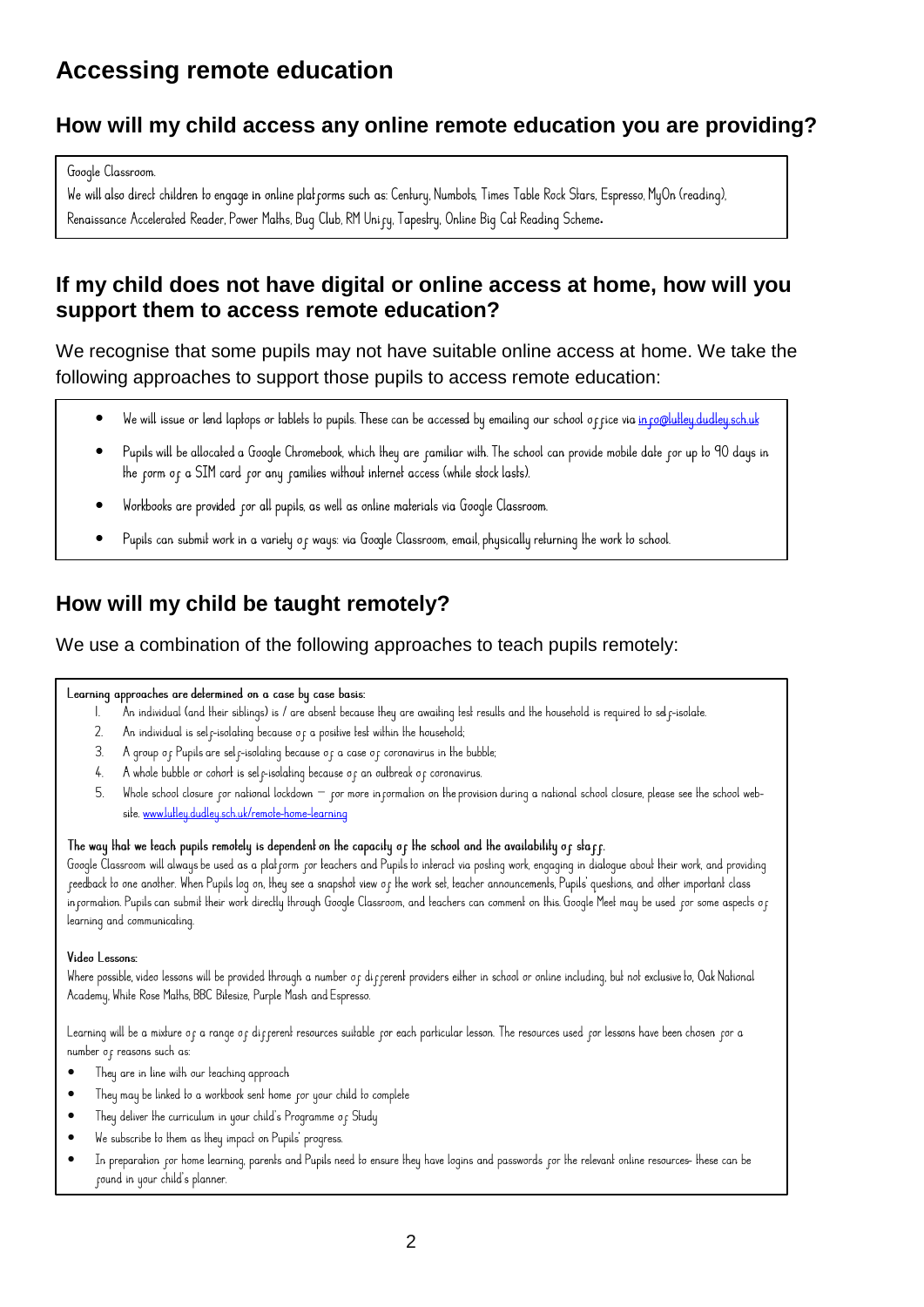# **Engagement and feedback**

### **What are your expectations for my child's engagement and the support that we as parents and carers should provide at home?**

It is expected that the pupils' engagement with remote education and complete the work set. Parents/Carers have an important role to play in their child's education, and home learning is an essential part of this process. We ask parents/carers to encourage their child to complete the home learning tasks that are set. We invite them to help their children as they reel necessary and provide them with an environment that allows children to do their best.

Parents/Carers can support their child by providing a good working space at home, and by discussing the work that their child is doing.

If parents/carers have any problems or questions about home learning, they should, in the first instance, contact the child's class teacher via the school of fice or Google Classrooms.

We ask parents/carers to encourage their child to pollow the presentation quidelines set out in our Feedback and Presentation policy. This can be cound on the school website.

### **How will you check whether my child is engaging with their work and how will I be informed if there are concerns?**

Daily, skaff will check the enqaqement of pupils and the quality of their work. Feedback will be provided by a member of staff through Google Classroom and Tapestry for EYFS. Pupils are accountable for the completion of their own schoolwork – staff will contact parents via phone/email/Parentmail if their child is not completing their schoolwork or their standard of work has noticeably decreased.

### **How will you assess my child's work and progress?**

Feedback can take many forms and may not always mean extensive written comments for individual children. For example, whole-class feedback or quizzes marked automatically via digital platforms are also valid and effective methods, amongst many others. Our approach to feeding back on pupil work is as follows:

Some lasks will be provided with answers and then the children will upload their work for feedback from a leacher.

Teachers will continue to make use of formative assessments throughout the academic year, e.g. quizzes to ensure teaching is responsive to pupils needs and addresses any critical qaps in pupils' knowledge. Online Plat porms, which are underpinned by arti picial intelligence, may also be used to provide reedback to the teacher.

Other tasks, will be uploaded and reedback will be provided by a teacher.

Teachers will monifor the academic progress of pupils with and without access to the online learning resources and discuss additional support or provision with the Headteacher as soon as possible. Teachers will monitor the academic progress of pupils with SEND and discuss additional support or provision with the SENCO as soon as possible. The school accepts a variety of formative assessment and feedback methods, e.q. through quizzes and other digital tools from teachers, and will support them with implementing these measures for remote education where possible.